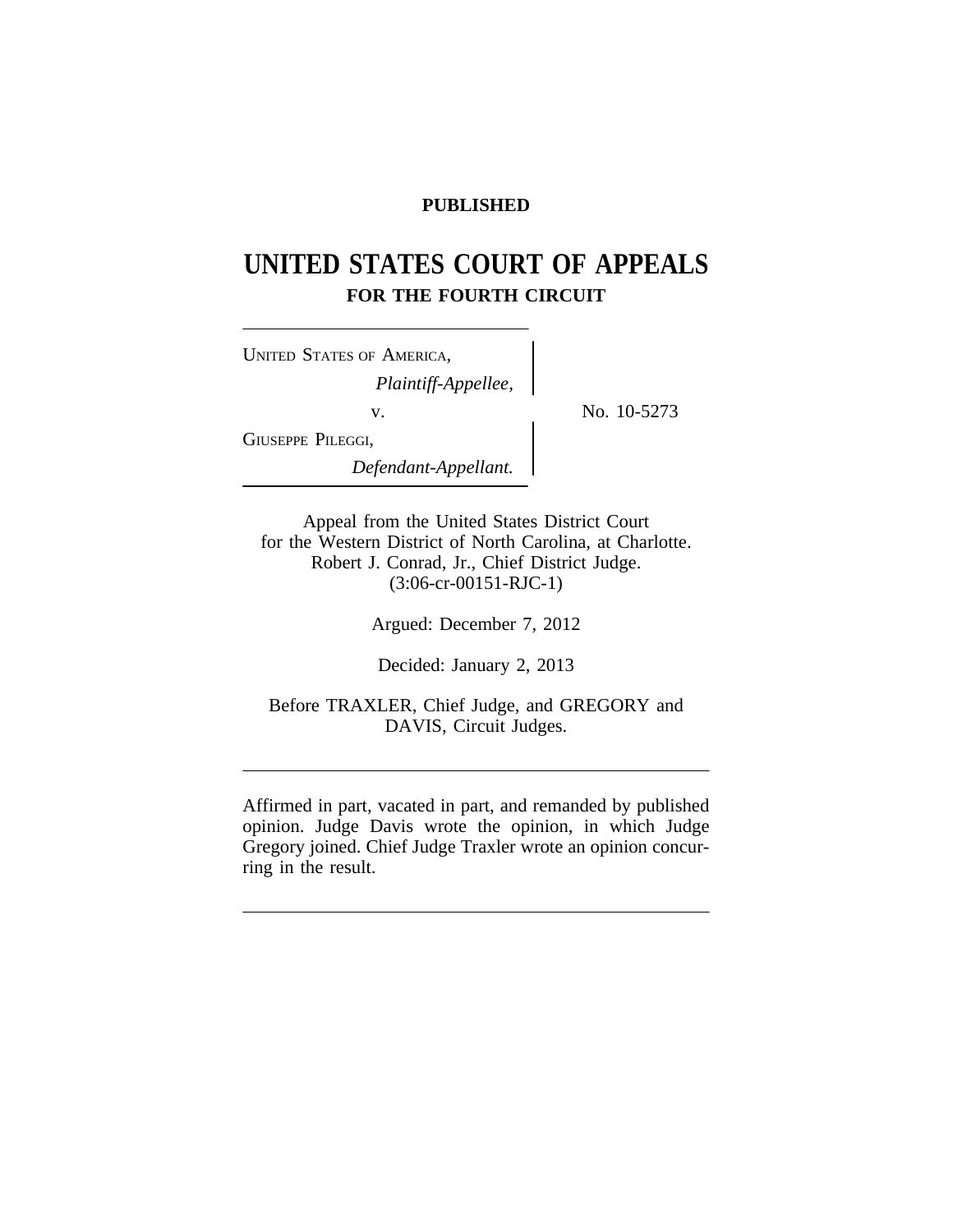### **COUNSEL**

**ARGUED:** Rudolph Alexander Ashton, III, MCCOTTER, ASHTON & SMITH, PA, New Bern, North Carolina, for Appellant. Daniel Steven Goodman, UNITED STATES DEPARTMENT OF JUSTICE, Washington, D.C., for Appellee. **ON BRIEF:** Lanny A. Breuer, Assistant Attorney General, John D. Buretta, Acting Deputy Assistant Attorney General, Ellen R. Meltzer, Patrick M. Donley, Fraud Section, Criminal Division, UNITED STATES DEPARTMENT OF JUSTICE, Washington, D.C., for Appellee.

### **OPINION**

DAVIS, Circuit Judge:

Giuseppe Pileggi appeals the restitution order that the district court entered after we remanded his case for resentencing. We previously held that the district court erred when it sentenced Pileggi to 600 months (50 years) of imprisonment. Specifically, we held that the court relied on an erroneous view of the facts concerning the diplomatic assurances given to Costa Rica when Pileggi was extradited to the United States to face charges arising from his participation in a fraudulent sweepstakes scheme. *United States v. Pileggi*, 361 F. App'x 475, 477–79 (4th Cir. 2010). In this second appeal, Pileggi contends that the district court lacked authority to reconsider the amount of restitution on remand. We agree. We therefore vacate the restitution order and remand with instructions to the district court to reinstate the previous restitution order directing Pileggi to make restitution in the amount of \$4,274,078.40.**<sup>1</sup>**

**<sup>1</sup>**Pileggi also contends that the district court abused its discretion in refusing his request for a new presentence report ("PSR") before his resentencing. We conclude that the court did not abuse its discretion. *See United States v. Sexton*, 512 F.3d 326, 333 (6th Cir. 2008) ("it is unnecessary to prepare new PSRs on remand where the parties receive an opportunity to be heard and no new information exists that would warrant an update").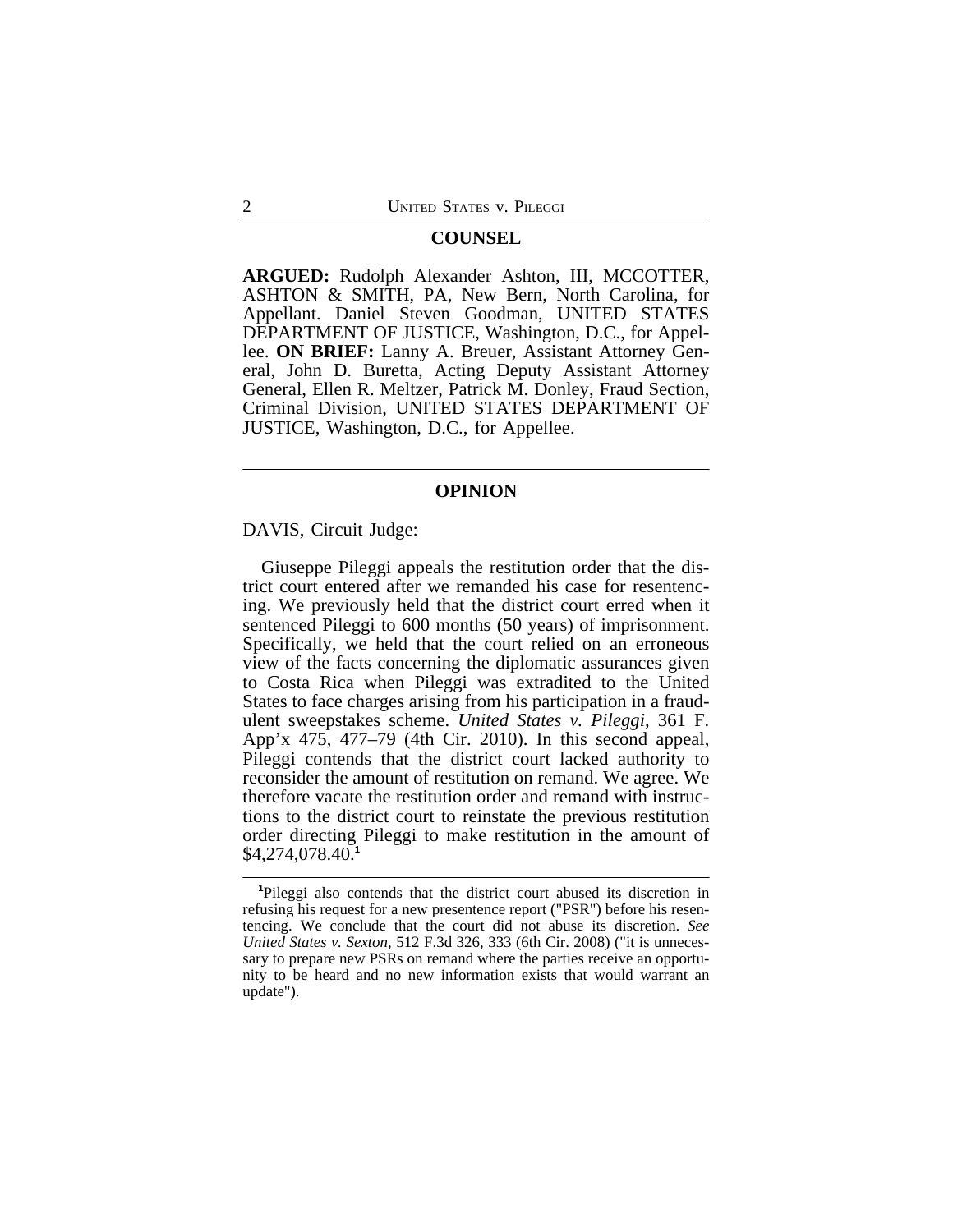## I.

### A.

From April 2003 until May 2006, Pileggi, a Canadian citizen, and more than four dozen co-conspirators ran an elaborate fraudulent sweepstakes scheme out of Costa Rica that primarily targeted elderly United States citizens. Costa Rican authorities extradited Pileggi after the United States agreed that Pileggi "[would] not receive a penalty of death or one that requires that he spend the rest of his natural life in prison." *Pileggi*, 361 F. App'x at 476. Pileggi was tried in the Western District of North Carolina and convicted of the following offenses: one count of conspiracy to commit wire fraud, mail fraud, and travel fraud, in violation of 18 U.S.C. § 371, and 22 counts of wire fraud, in violation of 18 U.S.C. §§ 1343 and 2.

At sentencing, the prosecutor stated that the United States had promised Costa Rica it would "not seek a sentence in excess of 50 years." *Pileggi*, 361 F. App'x at 476. The court sentenced Pileggi, then 48, to 600 months (50 years) in prison, followed by three years of supervised release. The court also ordered Pileggi to pay restitution of \$3,952,985**<sup>2</sup>** and to forfeit \$8,381,962 to the United States.

Pileggi appealed the 600-month prison term, arguing that the district court had relied on "clearly erroneous facts to arrive at the sentence, namely the [g]overnment's misrepresentation concerning the diplomatic assurances given to Costa Rica to secure [his] extradition." *Pileggi*, 361 F. App'x at 477–78. Pileggi did not appeal the restitution order, and the government did not file a cross-appeal.

**<sup>2</sup>**On December 29, 2008, the court increased the restitution amount to \$4,274,078.40.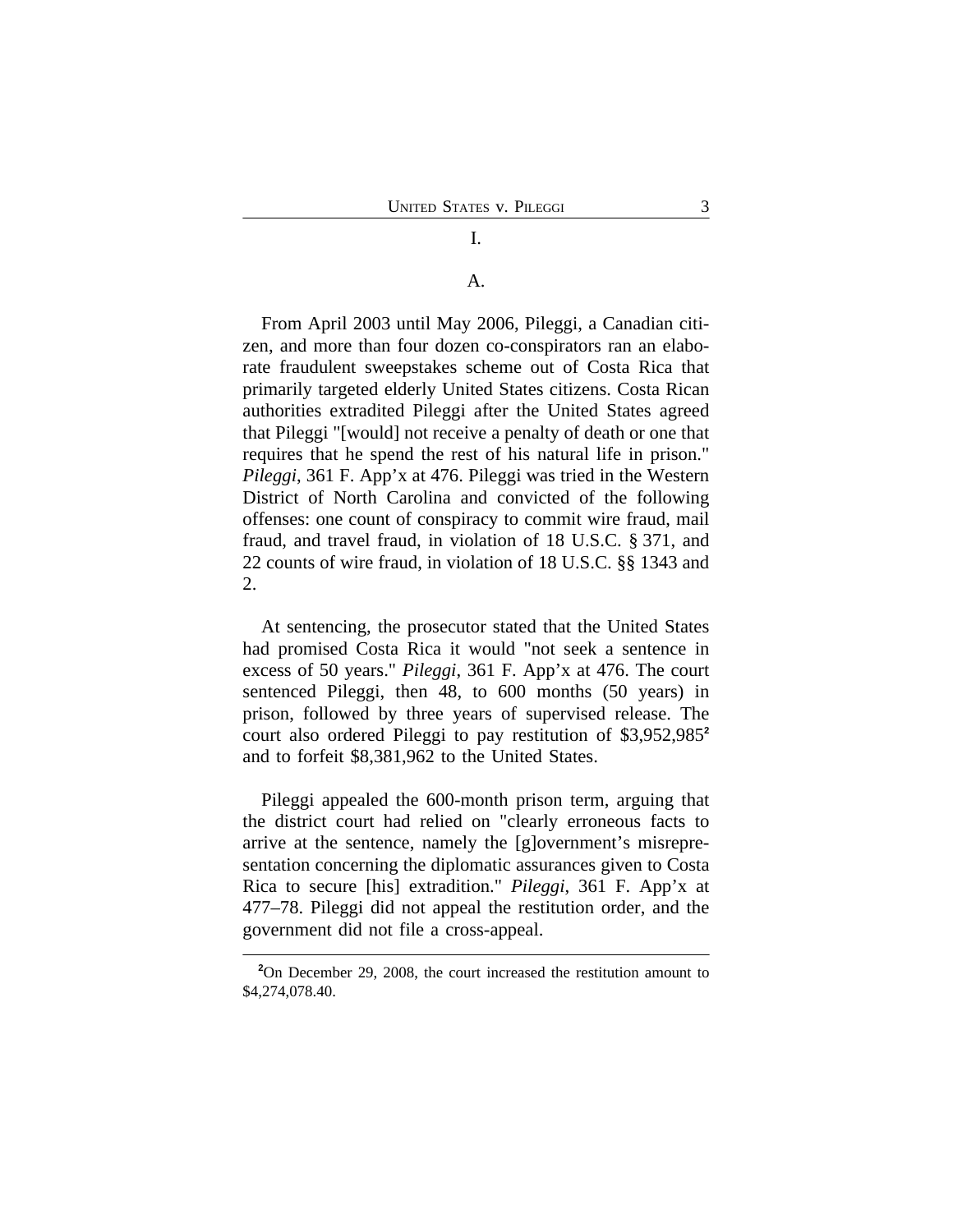We held that the district court had committed a significant procedural error by imposing "a de facto life sentence" in reliance on "clearly erroneous facts": the government's "indisputably false information" about its agreement with Costa Rica. *Pileggi*, 361 F. App'x at 477–79. Thus, we vacated "Pileggi's 600-month sentence and remand[ed] with instructions that the case be reassigned for resentencing." *Id.* at 479. Our mandate stated that "the judgment of the District Court [was] vacated," and remanded the case only for "further proceedings consistent with [our] decision."**<sup>3</sup>**

B.

At Pileggi's resentencing in September 2010, the district court imposed a sentence of 300 months (25 years) and ordered Pileggi to pay restitution of \$4,274,078.40.

The government then asked to address the amount of restitution, noting that, in another case involving the same fraudulent sweepstakes operation in Costa Rica, this Court had found that "losses for restitution purposes had to be attributed to the individual rooms," or call centers, where each defendant had worked. J.A. 186. (citing *United States v. Llamas*, 599 F.3d 381 (4th Cir. 2010)). The government argued that the \$4.2 million figure in Pileggi's case was "tainted" because the trial judge had chosen to "group [the rooms] all together"; although the government "[did]n't mind the \$4.2 million figure," it argued that Pileggi would likely contend on appeal that he had been wrongly held responsible for losses from other rooms. *Id.* at 187–88. The government thus asked the court to use the forfeiture amount—about \$8.3 million—as the restitution figure, even though the government had "gone back" and done "another analysis which show[ed] that the loss is even higher." *Id.* at 187–89.

**<sup>3</sup>** *See* Judgment, Docket No. 81-1 (vacating the district court judgment and remanding for further proceedings) and Mandate, Docket No. 83 (giving effect to the Court's judgment).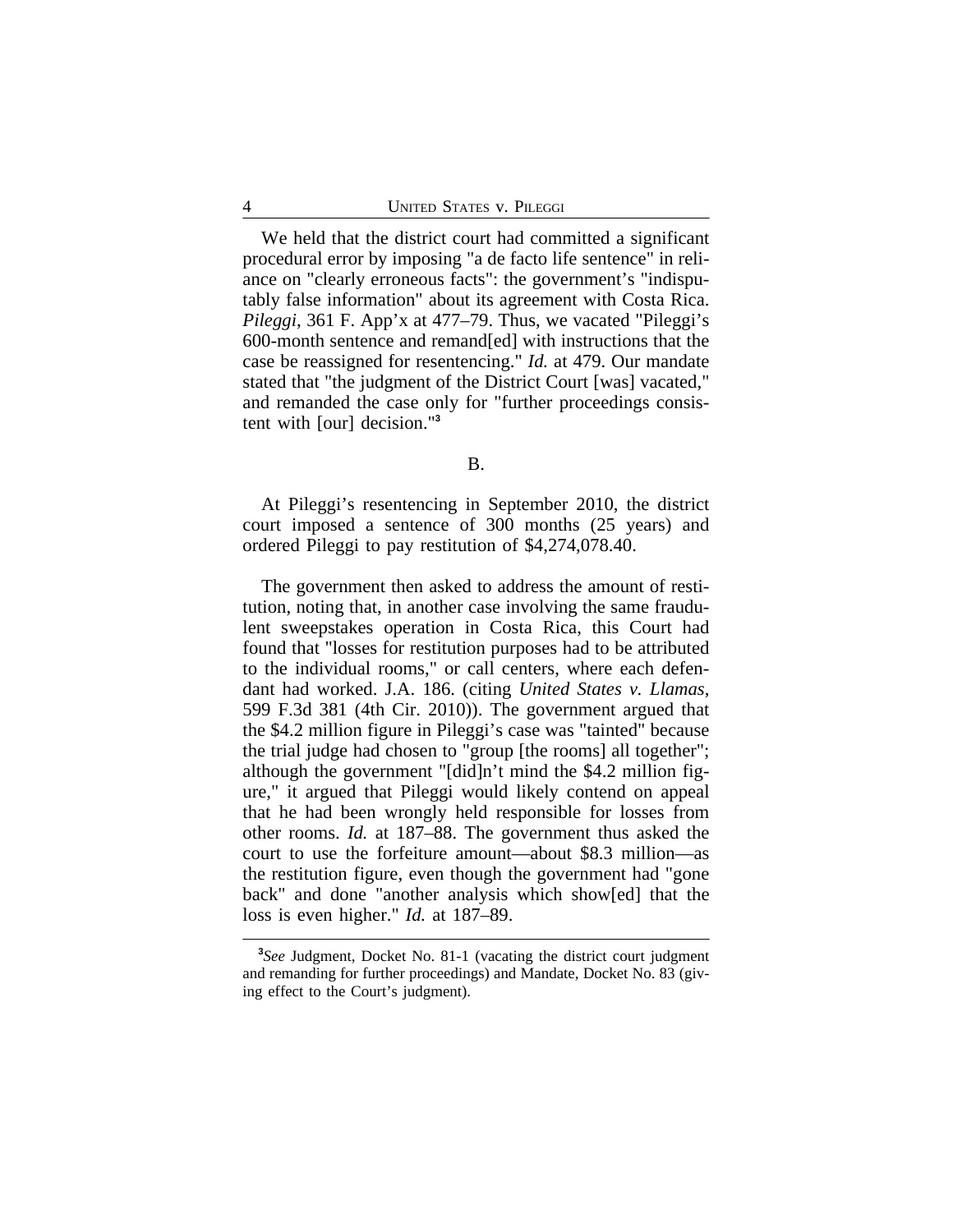The district court decided to limit restitution to the \$4.2 million figure, but agreed to "hold that restitution component open" and allow the government to "file its amended figures" within 30 days. *Id.* at 190.

At a second hearing focused solely on restitution, the government argued that the \$8.3 million forfeiture figure had resulted from a "two-generation" analysis of wire transfer records that had been done "as speedily as possible." J.A. 202. Upon remand, the government had applied a "five-generation analysis" to the same records, which had "increased the restitution amount from [\$]8.3 [million] to about some [\$]20 million." *Id.* The government asserted that "[t]his analysis was done specifically in response to *Llamas*." *Id.* at 252.

The district court rejected Pileggi's argument that it lacked authority to reconsider the restitution amount, reasoning that "the issue . . . was ripe for adjudication in light of the *Llamas* case." J.A. 200, 205, 256. After hearing the testimony of the government's analyst, *id.* at 205–48, the court increased the restitution amount to \$20,726,005.18, *id.* at 256.

### II.

### A.

Pileggi argues that the district court lacked authority to change the restitution amount, because our mandate remanded the case only to correct "the prison sentence [that] was in violation of the extradition agreement"; "the restitution amount was not addressed on [his] direct appeal," and the government did not "file a cross-appeal claiming that the restitution amount was too low." Opening Br. 16.

"We review de novo the district court's interpretation of the mandate." *United States v. Susi*, 674 F.3d 278, 283 (4th Cir. 2012).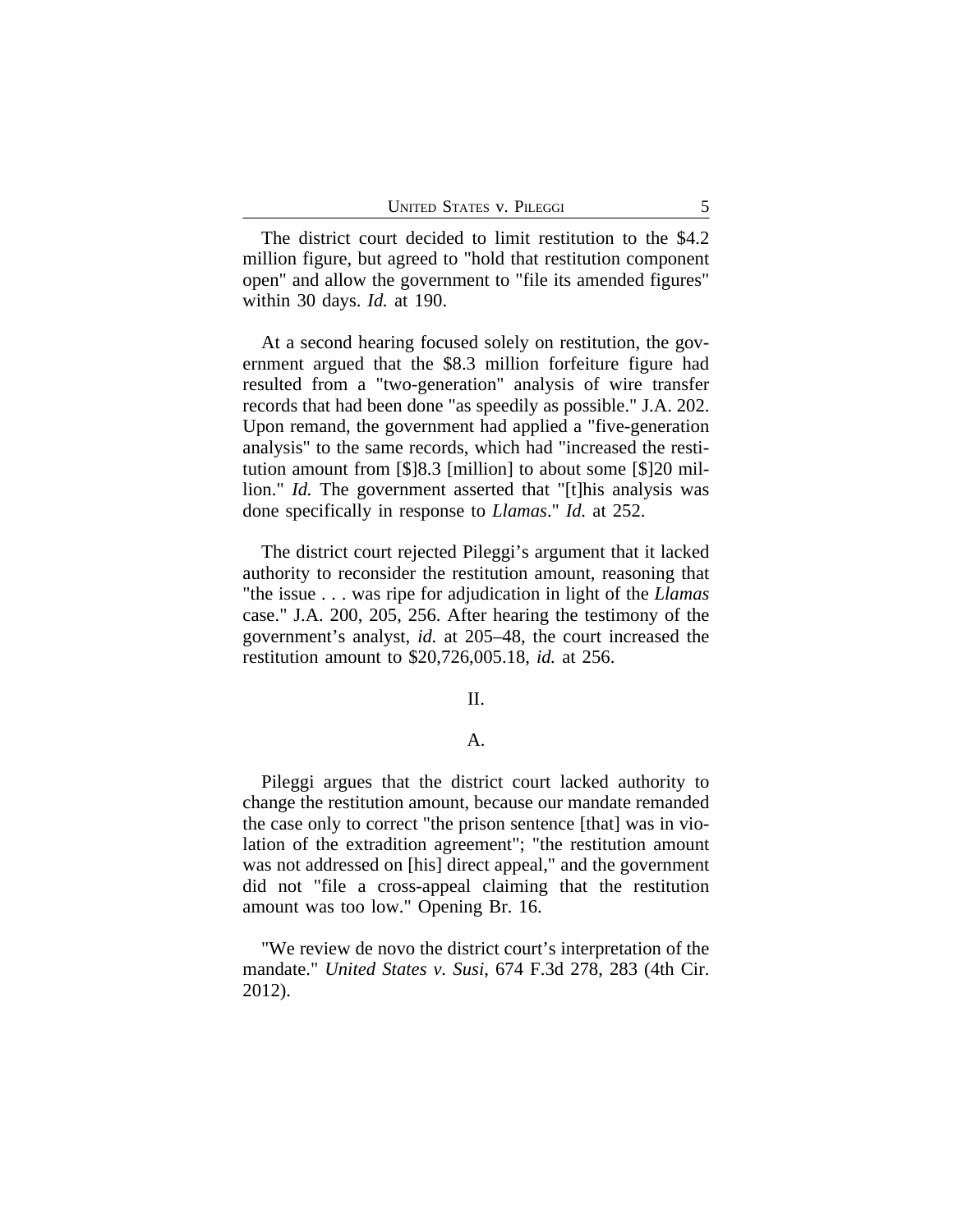"Few legal precepts are as firmly established as the doctrine that the mandate of a higher court is controlling as to matters within its compass." *United States v. Bell*, 5 F.3d 64, 66 (4th Cir. 1993) (internal quotation marks omitted). "Because this mandate rule is merely a specific application of the law of the case doctrine, in the absence of exceptional circumstances, it compels compliance on remand with the dictates of a superior court and forecloses relitigation of issues expressly or impliedly decided by the appellate court." *Id.*, *quoted in Susi*, 674 F.3d at 283.

"[T]o the extent that the mandate of the appellate court instructs or permits reconsideration of sentencing issues on remand, the district court may consider the issue de novo, entertaining any relevant evidence on that issue that it could have heard at the first hearing." *Bell*, 5 F.3d at 67 (internal quotation marks omitted), *quoted in Susi*, 674 F.3d at 283. But the mandate rule "forecloses litigation of issues . . . *foregone on appeal or otherwise waived*, for example because they were not raised in the district court."**<sup>4</sup>**

[W]hen this court remands for further proceedings, a district court must, except in rare circumstances, implement both the letter and spirit of the . . . mandate, taking into account [our] opinion and the circumstances it embraces.

**<sup>4</sup>***Bell*, 5 F.3d at 67 (emphasis added), *quoted in Susi*, 674 F.3d at 283. *Accord Doe v. Chao*, 511 F.3d 461, 465 (4th Cir. 2007) ("any issue that could have been but was not raised on appeal is waived and thus not remanded"); *S. Atl. Ltd. P'ship of Tenn., LP v. Riese*, 356 F.3d 576, 584 (4th Cir. 2004) ("[u]nder the mandate rule, a district court cannot reconsider issues the parties failed to raise on appeal"); *United States v. Barnes*, 660 F.3d 1000, 1006 (7th Cir. 2011) (noting that, when an appellate court "remands to correct a discrete, particular error that can be corrected . . . . without . . . a redetermination of other issues, the district court is limited to correcting that error"; "any issue that could have been raised on appeal but was not is waived and, therefore, not remanded").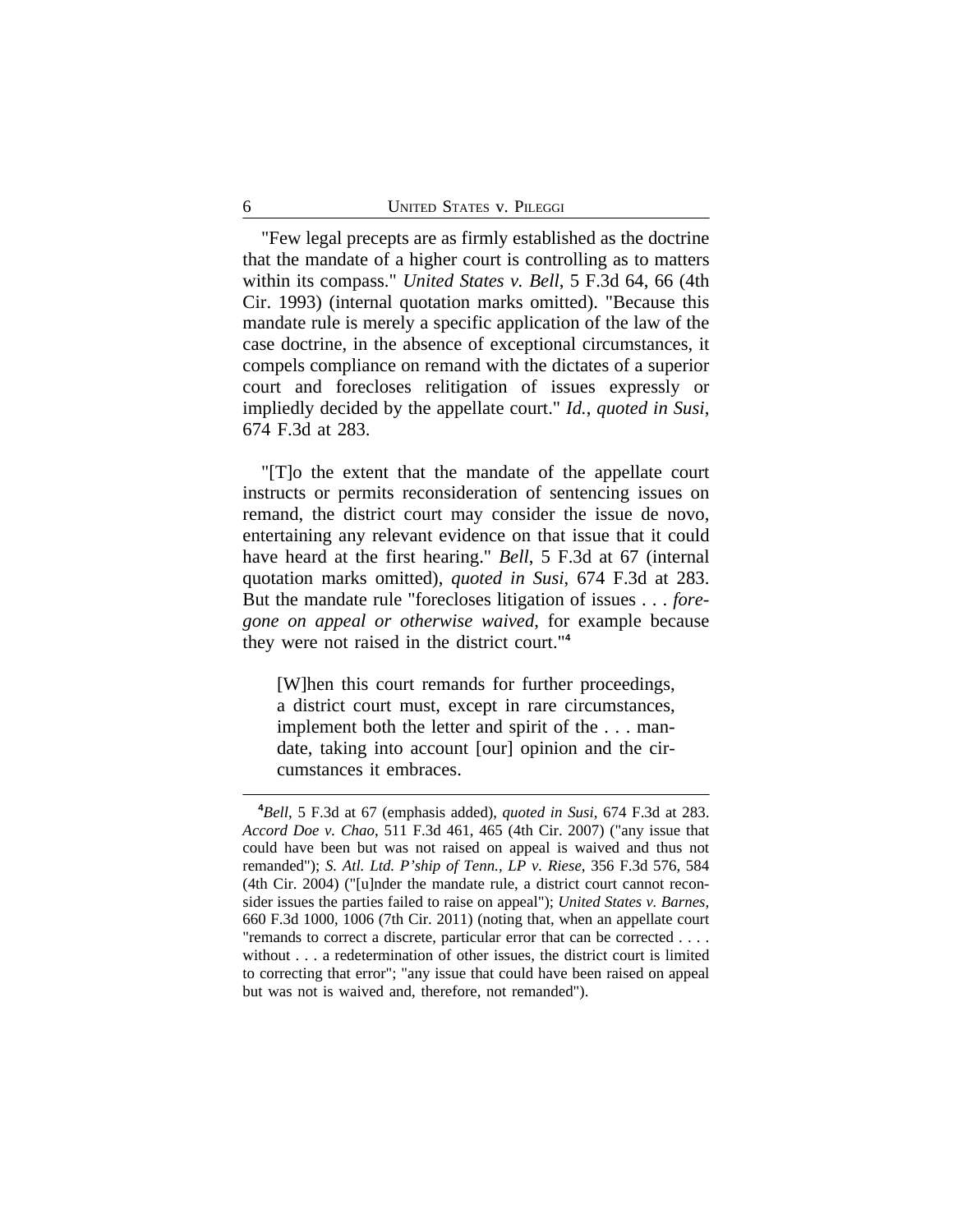*Id. Accord S. Atl. Ltd. P'ship of Tenn., LP v. Riese*, 356 F.3d 576, 584 (4th Cir. 2004) ("the court must attempt to implement the spirit of the mandate").

We unhesitatingly conclude that the mandate rule barred the district court from reconsidering the restitution order on remand. Neither party had raised the issue before this Court, and the government is not permitted to "use the accident of a remand to raise . . . an issue that [it] could just as well have raised in the first appeal."**<sup>5</sup>** Although we "remand[ed] with instructions that the case be reassigned for resentencing," we vacated only "Pileggi's 600-month sentence." *Pileggi*, 361 F. App'x at 479. Thus, the opinion limited the district court to correcting only the incarceration term of Pileggi's sentence. *See Bell*, 5 F.3d at 67.

The Supreme Court's recent decision in *Pepper v. United States*, 131 S. Ct. 1229 (2011), does not counsel otherwise. In *Pepper*, the Supreme Court rejected the contention that the "law of the case" required a new judge, on remand, to adhere to the prior sentencing judge's downward departure from the advisory guidelines sentence. *Pepper*, 131 S. Ct. at 1251. The *Pepper* Court reasoned that "an appellate court when reversing one part of a defendant's sentence may vacate the entire sentence . . . so that, on remand, the trial court can reconfigure the sentencing plan . . . to satisfy the sentencing factors in 18 U.S.C. § 3553(a)." *Id.* at 1251 (internal quotation marks omitted). Because the appellate court had "set aside [the defendant's] *entire sentence* and remanded for a de novo resentencing," the remand order had "effectively wiped the slate clean." *Id.* (emphasis added).

**<sup>5</sup>***United States v. Parker*, 101 F.3d 527, 528 (7th Cir. 1996) (dismissing the defendant's second appeal because "[t]he sentencing issues that [he] wishe[d] to raise . . . [had] not [been] affected by the error . . . that had necessitated the remand"; "[o]nly an issue arising out of the correction of the sentence ordered by [the] court could [have] be[en] raised in a subsequent appeal").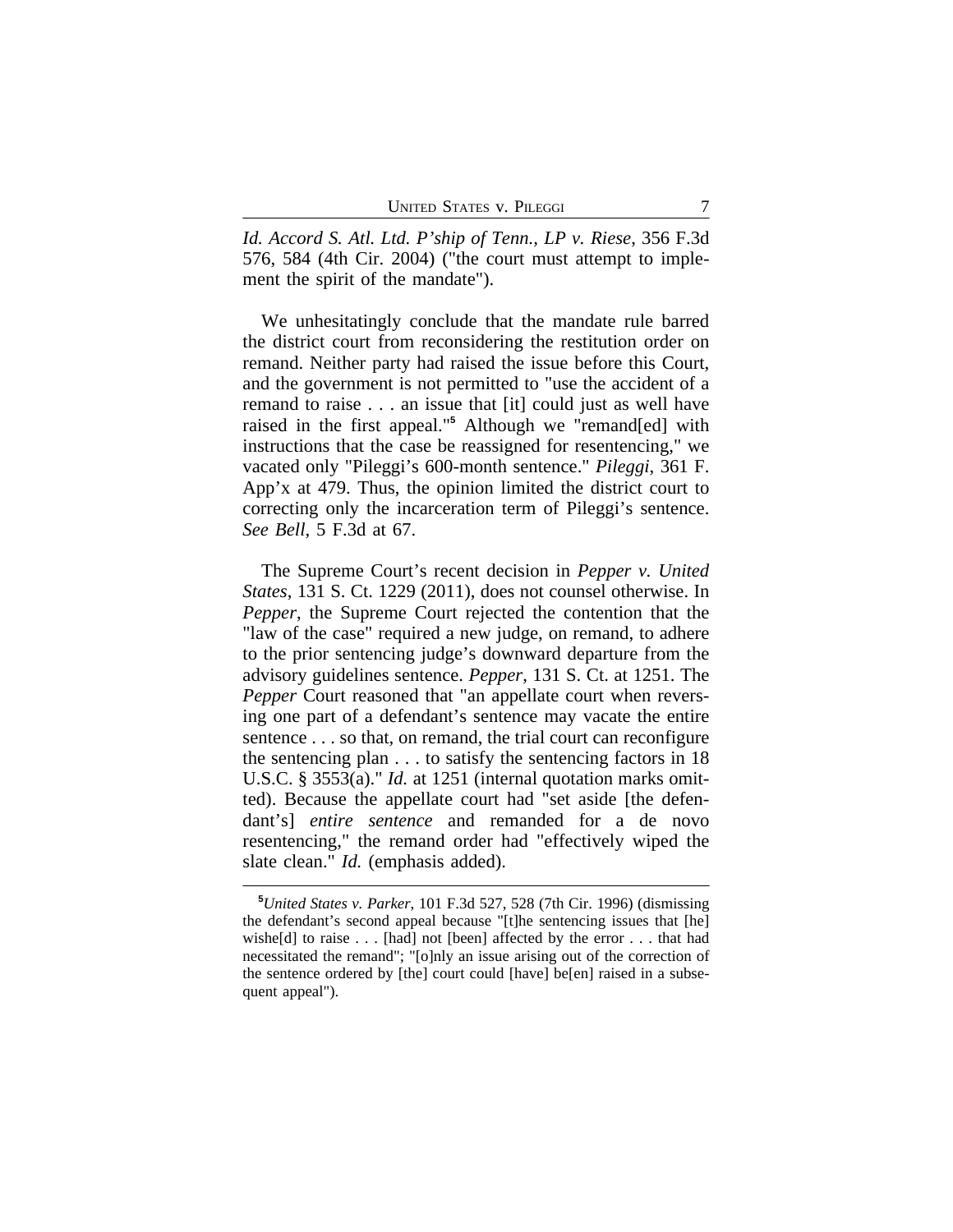Here, by contrast, we vacated only Pileggi's 600-month term, not his entire sentence.**<sup>6</sup>** Moreover, *Pepper* does not "abolish waiver in the context of re-sentencing."<sup>7</sup> The government waived any challenge to the amount of restitution by failing to raise it on appeal.<sup>8</sup> Because the mandate rule "forecloses litigation of issues . . . foregone on appeal," *Bell*, 5 F.3d at 67, the district court was prohibited from revisiting restitution on remand.**<sup>9</sup>**

**8** *See United States v. Rendelman*, 641 F.3d 36, 42 n.7 (4th Cir. 2011) (finding that a party had abandoned an argument by not pursuing it on appeal).

**9** In *Susi*, we referred to a district court's "*discretion* to decline to consider waived arguments on remand," *Susi*, 674 F.3d at 284–84 (emphasis added), but *Susi* is distinguishable. In *Susi*, which also involved a fraudulent sweepstakes scheme in Costa Rica, we "vacated [the defendant's] sentence, including the order of restitution, and remanded the case for resentencing consistent with the opinion." *Id.* at 280. "In the initial sentencing, the district court [had] erred in considering as a basis for Susi's sentence that the conspiracy entailed sixteen call centers instead of just the one where Susi worked, and in attributing a \$4.2 million loss from all the call centers to him instead of an amount limited to the one call center." *Id.* at 283. But because we "vacat[ed] the sentence in its entirety," *id.*, the district court was free to "reconfigure the sentencing plan to satisfy the sentencing factors in 18 U.S.C. § 3553(a)," *see Pepper*, 131 S. Ct. at 1251. Nonetheless, we noted that "[n]othing in *Pepper* . . . require[d] the district

**<sup>6</sup>***Pileggi*, 361 F. App'x at 479. Although our mandate broadly stated that "the judgment of the District Court [was] vacated," it remanded the case only for "proceedings consistent with [our] decision." *See* Docket Nos. 81- 1, 83. Vacating the restitution order was not consistent with our decision, which addressed only the propriety of Pileggi's prison term and vacated only that aspect of his sentence.

**<sup>7</sup>***United States v. Barnes*, 660 F.3d 1000, 1007 (7th Cir. 2011) (holding that, "when a case is generally remanded to the district court for resentencing, the district court may entertain new arguments as necessary to effectuate its sentencing intent, but it is not obligated to consider any new evidence or arguments beyond that relevant to the issues raised on appeal"), *quoted in Susi*, 674 F.3d at 285 (finding no "requirement that district courts disregard a prior waiver and entertain new evidence and arguments where such is not necessary to effectuate the court's sentencing intent").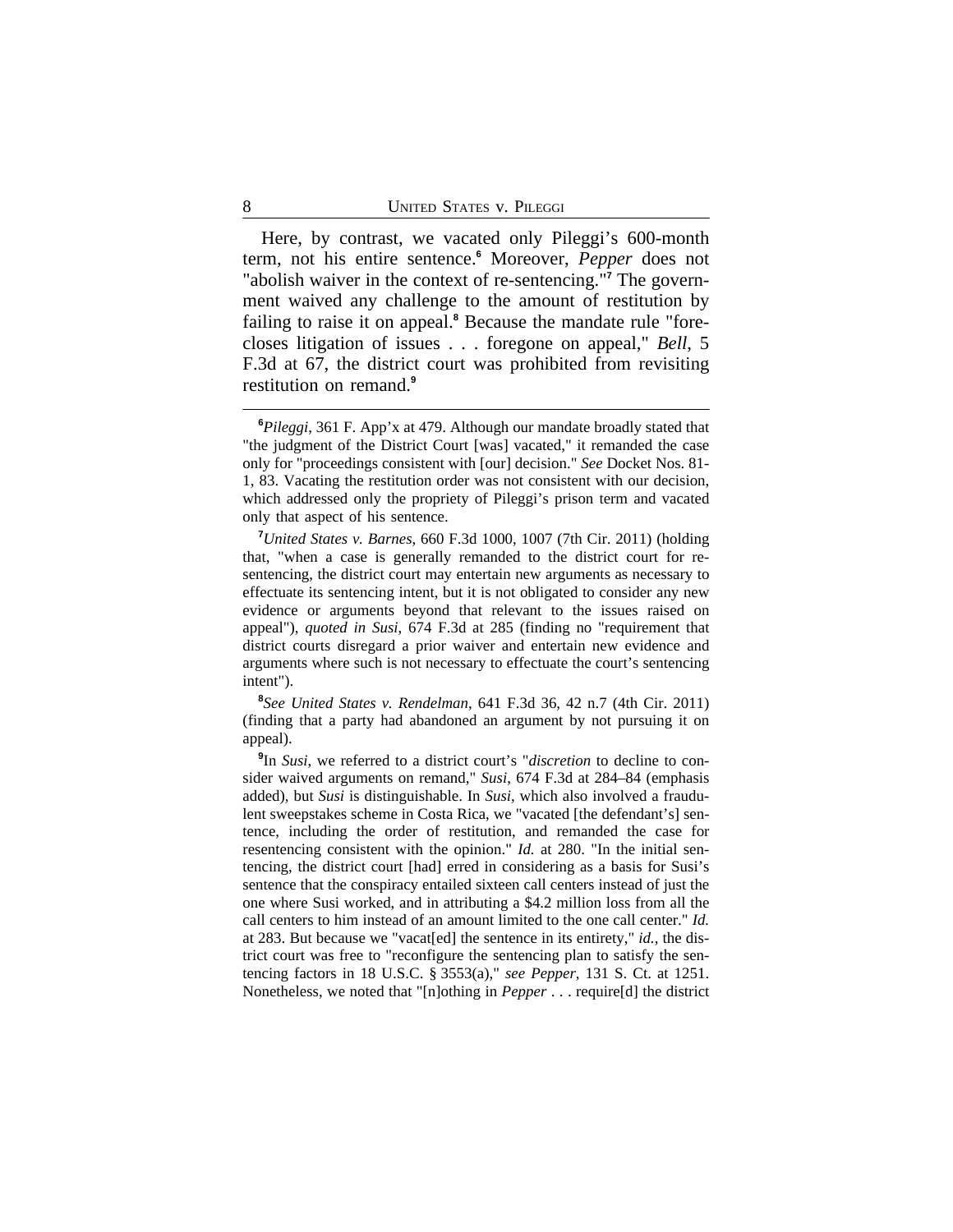UNITED STATES V. PILEGGI 9

The government's citation to *United States v. Fields*, 552 F.3d 401 (4th Cir. 2009), is equally unavailing. *See* Gov't Br. 34–35. In *Fields*, the district court initially sentenced the defendant to 12 months in prison and a \$2,000 fine under the 2000 advisory sentencing guidelines; we vacated the entire sentence and remanded, ordering the district court to resentence the defendant under the 2006 advisory sentencing guidelines. *Fields*, 552 at 403. At resentencing, the district court still imposed a 12-month term, but waived the fine. *Id.* On the second appeal, we rejected the government's contention that the mandate rule had precluded the lower court from reconsidering imposition of the fine. *Id.* at 403–04. We emphasized that the defendant had "framed the issue on [the first] appeal broadly"—whether the district court had erred "when it used the 2000 version of the United States Sentencing Guidelines to compute the guideline sentence rather than the less punitive present 2006 version"—and the Court had "not limit[ed] [its] remand order to a specific issue" beyond the applicable guidelines manual. *Id.* at 404.

court to reconsider every component of the sentencing decision during resentencing." *Susi*, 674 F.3d at 284.

[A] district court would be well within its authority to decline to revisit every sentencing issue on remand, unless the mandate indicates otherwise or the interrelationship of sentencing components makes it advisable to do so. There is no reason to require a district court to plow through the same arguments, take the same evidence, and make the same findings that it has already made in the original sentencing where such an effort would serve no purpose.

*Id.* at 286. Because "[t]he error requiring [Susi's] resentencing was unrelated to the Sentencing Guidelines calculation," we did not resolve his claim that "the district court [had] erred in concluding that it was barred from reconsidering the Sentencing Guidelines calculation" on remand; instead, we found that any such error was harmless. *Id.* at 283, 285. Notably, the government in *Susi* argued that the remand "was limited to the issues of restitution and the § 3553(a) analysis"—even though we had vacated Susi's entire sentence. *Id.* at 283.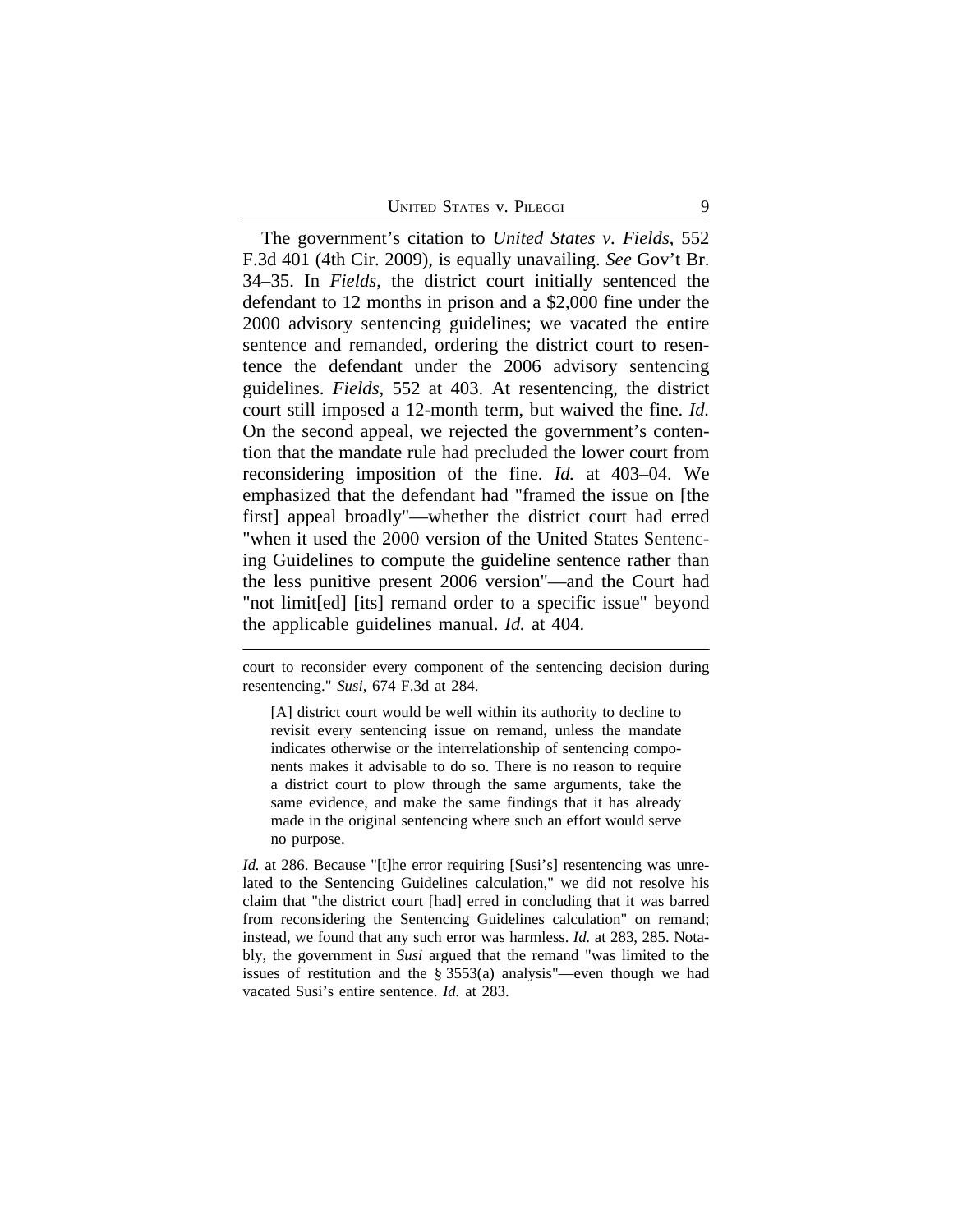Here, by contrast, Pileggi's first appeal framed the issue narrowly: whether the district court had relied on "clearly erroneous facts to arrive at the sentence, namely the [g]overnment's misrepresentation concerning the diplomatic assurances given to Costa Rica to secure Pileggi's extradition." *Pileggi*, 361 F. App'x at 477–78. Our opinion focused only on this issue, and we vacated only that portion of the sentence that had imposed the 600-month term.**<sup>10</sup>**

In sum, our mandate barred the district court from reconsidering the amount of restitution on remand.

"Even though the mandate of an appellate court may not contemplate resurrecting an issue on remand, the trial court may still possess some limited discretion to reopen the issue in very special situations." *Bell*, 5 F.3d at 67 (internal quotation marks omitted).

These circumstances are: (1) a showing that controlling legal authority has changed dramatically; (2) that significant new evidence, not earlier obtainable in the exercise of due diligence, has come to light; or (3) that a blatant error in the prior decision will, if uncorrected, result in a serious injustice.

*Id.* (internal quotation marks and alterations omitted). "The litany of exceptional circumstances sufficient to sidetrack the [mandate rule] is not only short, but narrowly cabined." *United States v. Rivera-Martinez*, 931 F.2d 148, 151 (1st Cir. 1991) (collecting cases).

The government argues that a blatant error in the district

B.

**<sup>10</sup>***Compare Pileggi*, 361 F. App'x at 479 ("we vacate Pileggi's 600 month sentence and remand with instructions that the case be reassigned for resentencing") (emphasis added), *with Fields*, 552 F.3d at 403 ("[w]e vacate the sentence and remand this case for resentencing").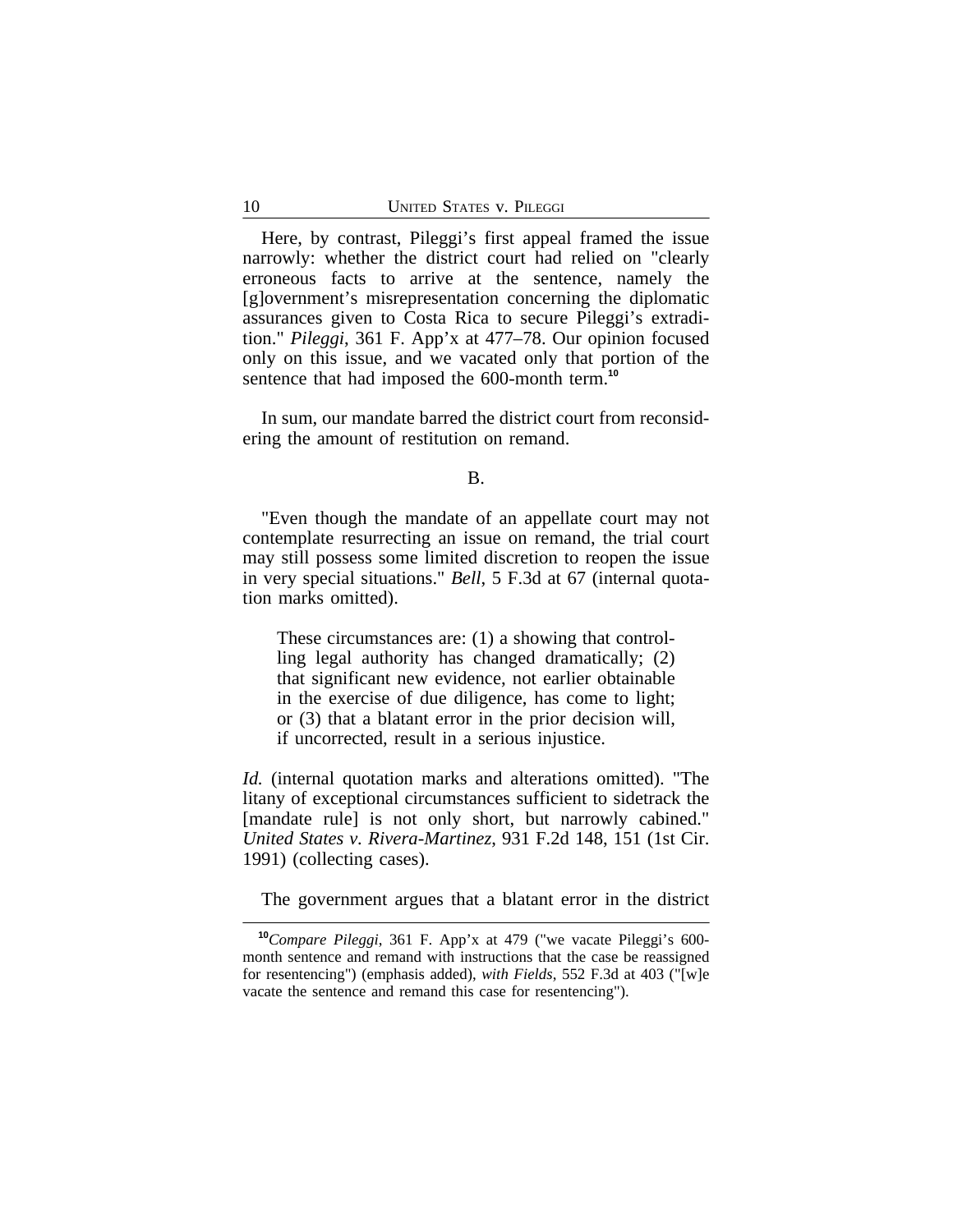court's original restitution calculation, if uncorrected, will "result in a serious injustice to the victims of Pileggi's conspiracy fraud conviction and . . . run counter to the Mandatory Victim Restitution Act ('MVRA')." Gov't Br. 35–36. The government also contends that *Llamas*, issued after Pileggi's original sentencing and appeal, supports the district court's reconsideration of restitution on remand. *See id.* at 15, 45–47.

Neither argument is persuasive.

First, *Llamas* was not a dramatic change in controlling legal authority that warrants a departure from the mandate rule. *See Bell*, 5 F.3d at 67. In *Llamas*, the defendant "challenge[d] the district court's restitution order of more than \$4.2 million, contending that the court [had] erred in finding him jointly and severally liable for losses caused by other Costa Rican fraud schemes." *Llamas*, 599 F.3d at 390. *The government conceded the error*, *id.*, and we relied on our 2003 decision in *United States v. Newsome*, 322 F.3d 328 (4th Cir. 2003), to conclude that the district court had abused its discretion in ordering Llamas to compensate for losses not attributable to his offense. *Id.* at 391. We reasoned that,

[b]ecause the MVRA focuses on the offense of conviction rather than on relevant conduct, "the focus of [a sentencing] court in applying the MVRA must be on the losses to the victim *caused by the offense*." *United States v. Newsome*, 322 F.3d 328, 341 (4th Cir. 2003).

*Id.* at 390–91 (emphasis and alteration in original). Our decision in *Llamas* was "thus not a dramatic change in legal authority, but simply an application" of the MVRA's plain language as interpreted by our earlier decision in *Newsome*. *See Doe v. Chao*, 511 F.3d 461, 467 (4th Cir. 2007).

Second, we are not persuaded that the original restitution order results in serious injustice. Importantly, the government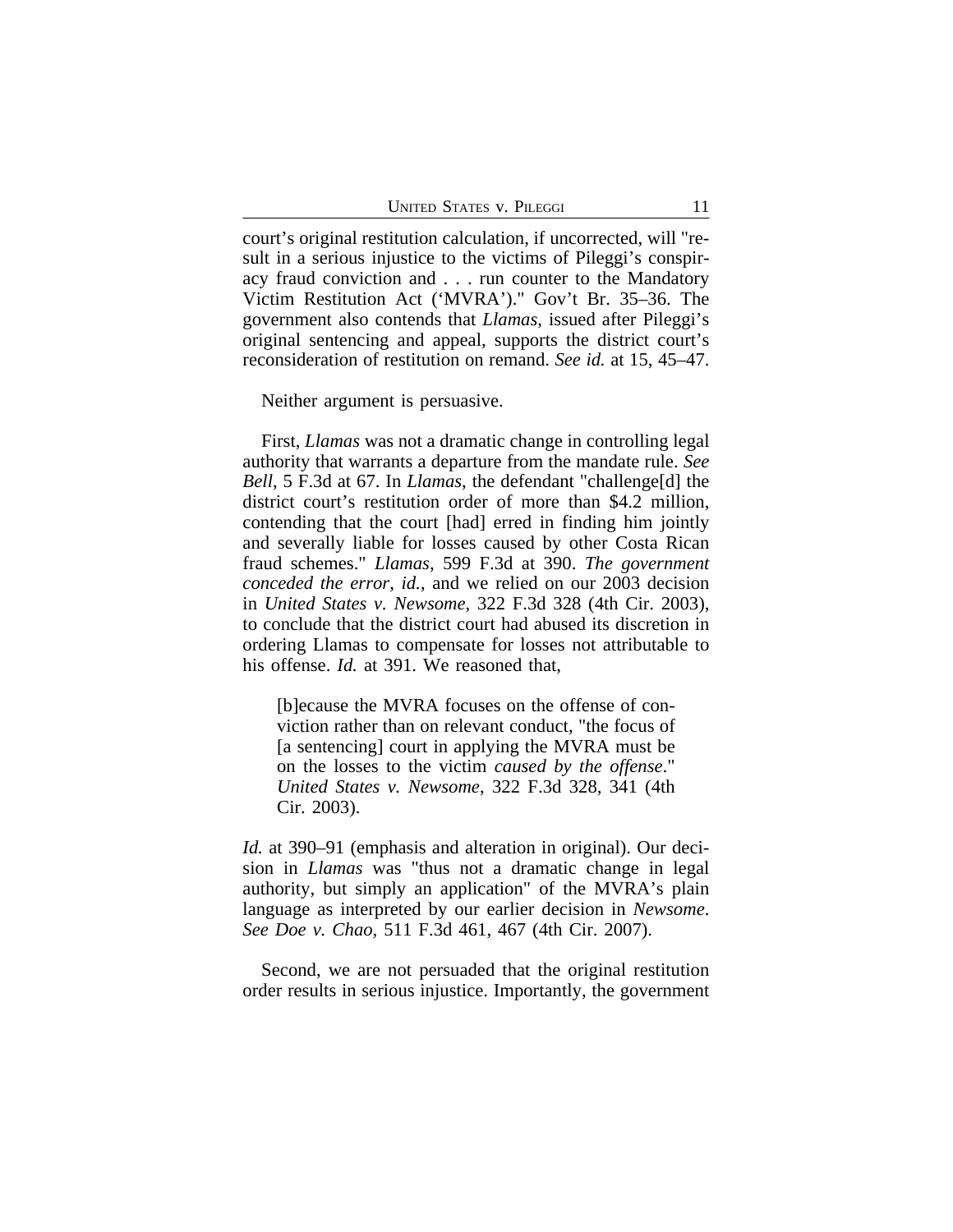has not shown good cause for its failure to move for an amended restitution order before Pileggi's resentencing. Under 18 U.S.C. § 3664, which governs the issuance and enforcement of restitution orders, the government generally has until 90 days after sentencing to ascertain the amount of victims' losses. *See* 18 U.S.C. § 3664(d)(5). If a victim's losses are not finally determined by that time but a victim subsequently discovers losses, the victim may petition the court for an amended restitution order. *Id.* But such an order "may be granted only upon a showing of good cause for the failure to include such losses in the initial claim for restitutionary relief." *Id.* Here, the government simply reanalyzed the information that it had already collected—the wire transfer records—which it could have done before Pileggi's first sentencing.

The government's citation to *Dolan v. United States*, 131 S. Ct. 2533 (2010), is unavailing. In *Dolan*, the Court held that a district court retained the power to order restitution, even after expiration of the 90-day post-sentencing period, when it had made clear prior to the deadline that it intended to impose restitution. *Dolan*, 130 S. Ct. at 2537. But the case is distinguishable. In *Dolan*, the district court had held open the restitution order at sentencing because there was "insufficient information . . . regarding possible restitution payments that may be owed"; 67 days later, the probation office prepared an addendum to the PSR, recommending a total amount of restitution. *Id.* Despite this information, the defendant did not request a hearing, and the court did not hold a hearing until about three months after the 90-day deadline had expired. *Id.*

Here, by contrast, the original sentencing court made a final determination of the amount of Pileggi's restitution at the September 24, 2008, sentencing. The court did not find "insufficient information" to determine the amount. *See Dolan*, 130 S. Ct. at 2537. Although the district court increased the amount by about \$321,000 in December 2008, it was not until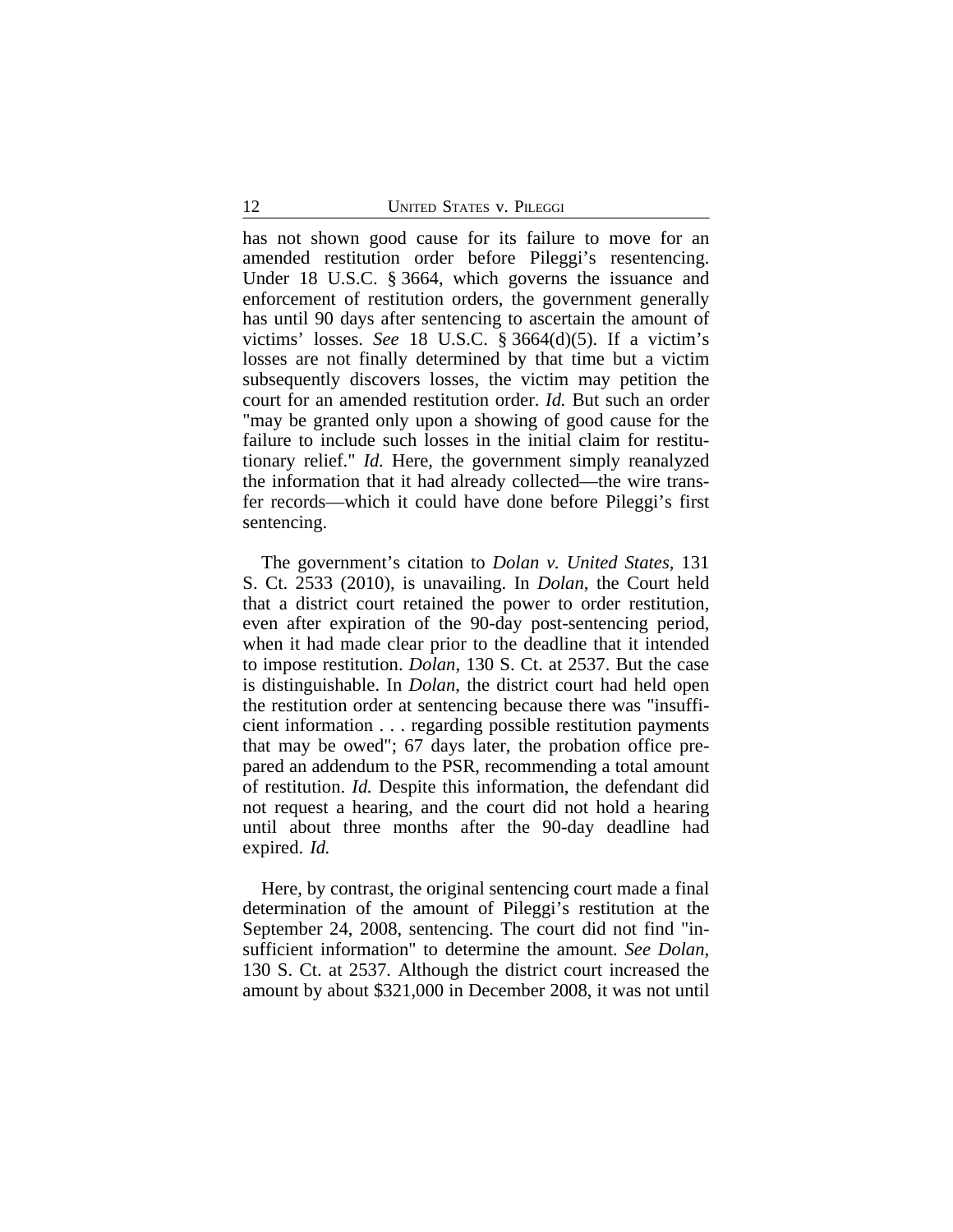about two years later that the government proposed a five-fold increase in restitution.**<sup>11</sup>** The request came suddenly—during the resentencing hearing—not in an addendum to the PSR that would have provided Pileggi some notice. *See Dolan*, 130 S. Ct. at 2541 ("the defendant normally can mitigate any harm that a missed deadline might cause—at least if, as here, he obtains the relevant information regarding the restitution amount before the 90–day deadline expires"). Moreover, the government's request was based not on new information brought forth by victims but merely on a more detailed analysis of the same information that the government possessed at the original sentencing.

Although we are sympathetic to the reality that many of Pileggi's victims will not be made whole, we cannot, on the facts presented, conclude that this misfortune stemmed from a blatant error in the district court's original calculation of restitution. Rather, it resulted from the government's unexplained failure to comply with the dictates of § 3664. This failure falls short of the serious injustice required to depart from the mandate rule. *Cf. United States v. Becerra*, 155 F.3d 740, 755 (5th Cir. 1998) ("the government cites no case where our court (or any court, for that matter) has found that a prior opinion works a manifest injustice where the party claiming injustice had all the means and incentive to provide the relevant information in the first appeal"), abrogated on other grounds, as recognized in *United States v. Farias*, 481 F.3d 289, 291 (5th Cir. 2007).

Because relitigation of the issue of restitution was fore-

**<sup>11</sup>**The government contends that some of the delay was "the result of Pileggi's successful appeal." *See* Gov't Br. 37. Assuming that is true, it does not militate against enforcing the mandate rule. To so casually excuse the government's failure to raise restitution in a cross-appeal would effectively penalize Pileggi for exercising his appellate rights, simply because the appeal "shaved 25 years off [his] prison term" and "made it more likely that some meaningful restitution would be paid to [his] victims." *Id.*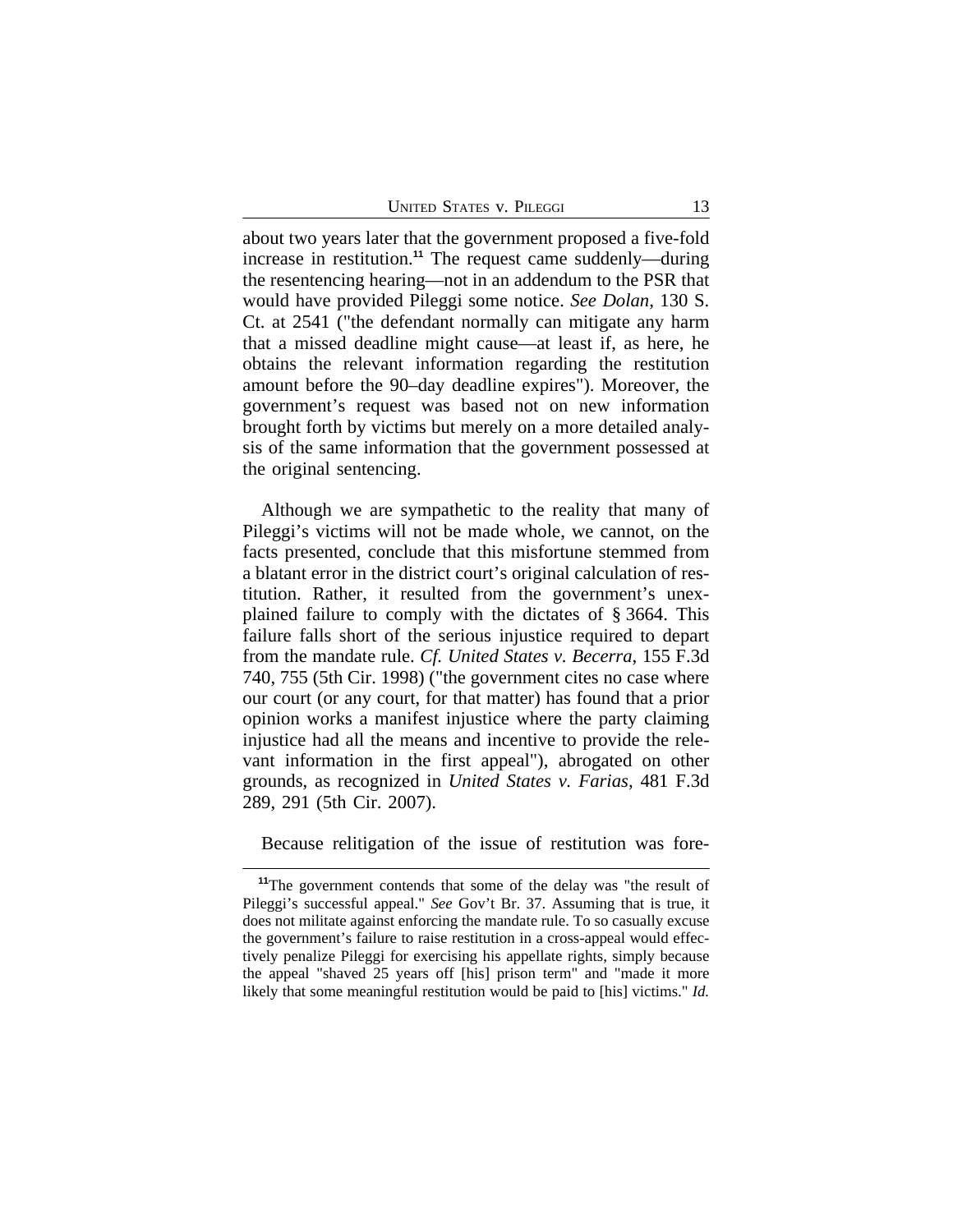closed in this case, the district court erred when it increased the amount of restitution on remand.**<sup>12</sup>**

### III.

For the reasons set forth, we vacate the restitution order and remand with instructions to the district court to reinstate the previous restitution order directing Pileggi to make restitution in the amount of \$4,274,078.40.

> *AFFIRMED IN PART, VACATED IN PART, AND REMANDED*

TRAXLER, Chief Judge, concurring in the result:

I concur in the result reached in this case. In cases involving a general remand, the resentencing is *de novo*, and the district court is entitled (but not required) to reconsider any and all issues relevant to sentencing, whether or not the issues were raised in the first appeal. *See United States v. Susi*, 674 F.3d 278, 284-86 (4th Cir. 2012); *see also Pepper v. United States*, 131 S. Ct. 1229, 1250-51 (2011) (noting that general remands for resentencing place no restrictions on district court's discretion at resentencing).

The remand for resentencing in this case, however, was a limited remand that restricted the district court to reconsideration of the term of imprisonment only. *See, e.g.*, *United States v. Bell*, 5 F.3d 64, 66-67 (4th Cir. 1993) (remand limited to consideration of specific issue). The mandate rule therefore precluded the district court from reviving the restitution issue foregone by both parties in the original appeal. *See id.* at 66.

**<sup>12</sup>**Because we find that the district court lacked the authority to reconsider the amount of restitution, we do not address Pileggi's alternative argument that the evidence does not support a restitution amount of more than \$20 million.